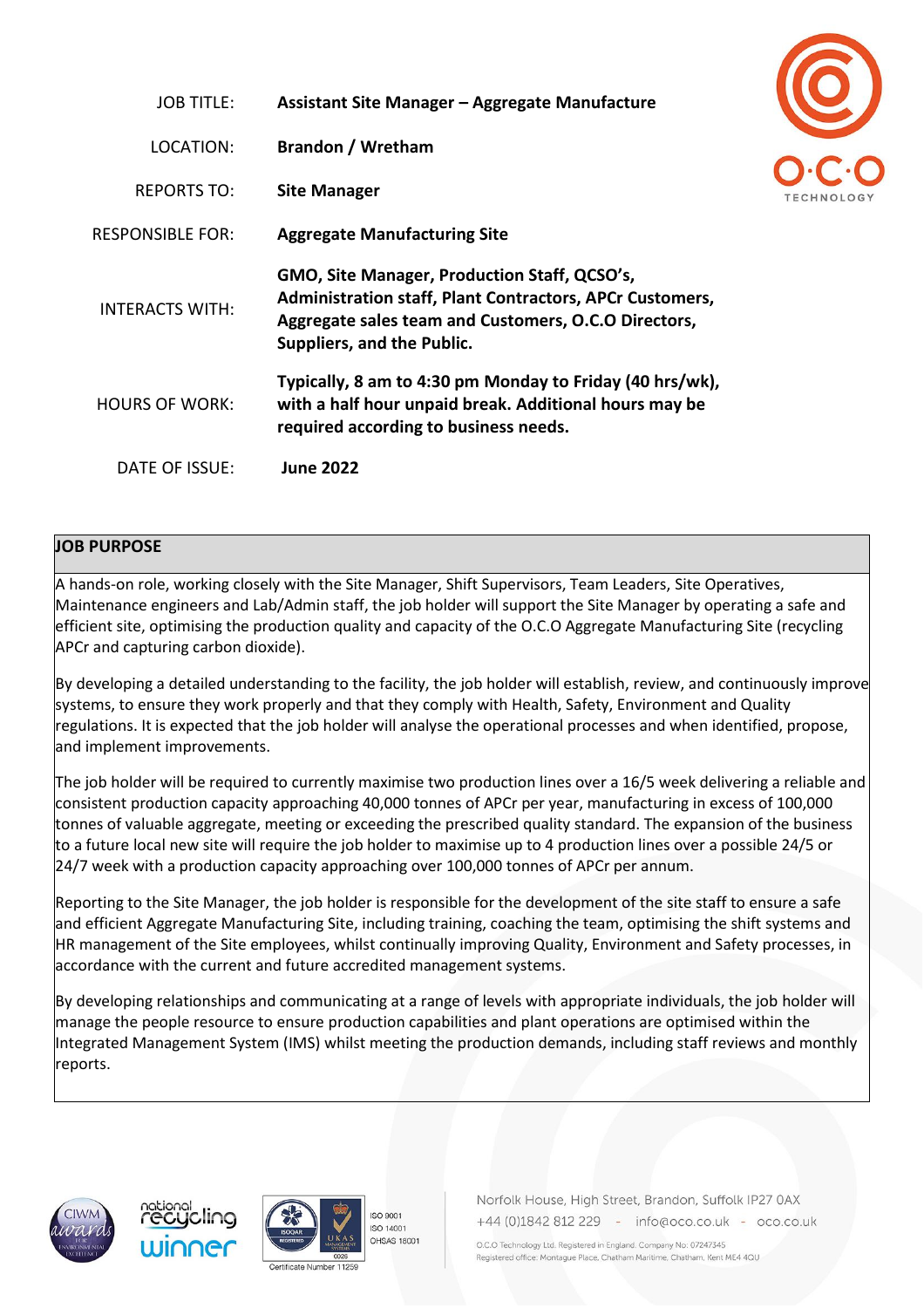## **KEY DUTIES**

To ensure by appropriate training, supervision and coaching the health, safety and welfare of employees, contractors and visitors is met whilst they are within the O.C.O Technology buildings or on associated areas, ensuring that the site is operated in a safe and legal manner in full compliance with Statutory Requirements, Permits and the O.C.O Technology Management System.

Ensure regular meetings take place with employees to encourage feedback and to share new ideas in a consistent way, developing the company assets (both people and plant) to continually improve performance. Ensuring a high level of motivation and morale is maintained and individual potential is encouraged and developed, setting challenging targets without detriment to product quality.

Hands-on guidance and leadership, to assist the teams in training and coaching in the safe operation of the plant and equipment.

Creating a team that is flexible to cover staff shortages and call outs to deal with facility and operational problems, including internal and external customers, and remaining contactable out of hours.

To assist in delivering the (agreed) budget including, process/production volumes, and all site operational costs, whilst fully embracing the Management Systems, and assisting the Site Manager in a cost-benefit analysis to improve reliability, efficiency, productivity, and capability.

Responsibility for the Site staff structure, recruitment, and disciplinary issues, taking advice from the Site Manager and recommending change where appropriate with supporting evidence and cost/benefit analysis.

Meticulous planning, attention to detail, in particular related to training and development of people resource.

Assist the Site Manager to maintain and develop site procedures within the Management System, ensuring the continued accreditation of the system to the relevant external standards, and ensuring that all policies and procedures are developed, complied with and applied in a fair and consistent way.

To ensure the site is maintained in a safe, clean, and tidy condition.

Assisting the Site Manager in managing the environmental performance of the Site in a professional manner to ensure the best interests and reputation of O.C.O Technology are preserved and enhanced.

Take full responsibility for the site in the absence of the Site Manager.

## **ESSENTIAL SKILLS / EXPERIENCE**

Min of 4 years' experience within a company at managerial level or 6 years at supervisor level and be able to demonstrate motivational leadership with the ability to train and develop individual team members within a manufacturing/processing environment.

Experience of plant and heavy machinery operations and maintenance within a demanding production environment, ideally within the concrete/aggregate products industry.

Ability to change systems and processes within a growing business and adapt schedules and routines as experience is gained in areas such as plant reliability.